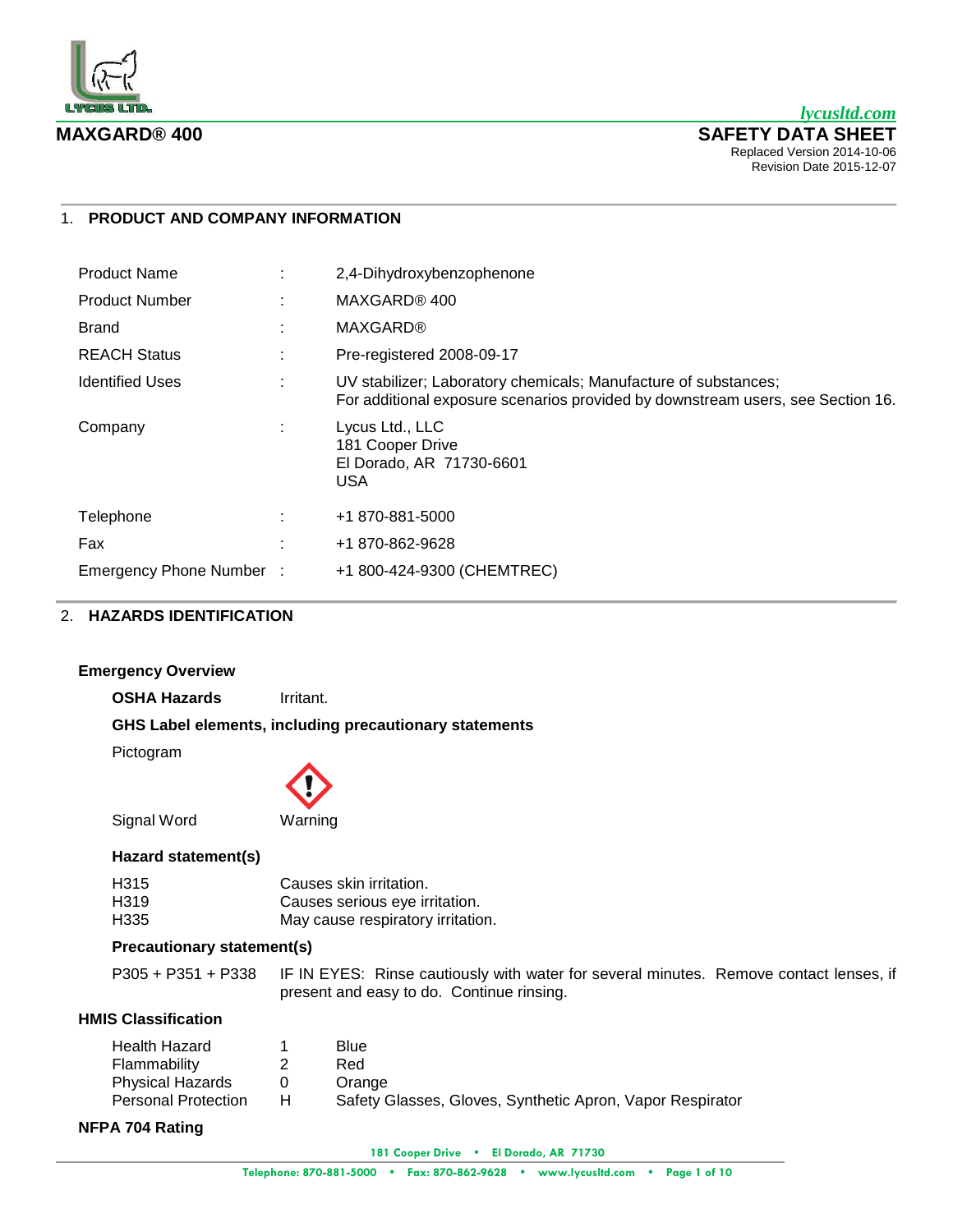

| <b>Health Hazard</b>     |              | Blue       |
|--------------------------|--------------|------------|
| Fire                     | 2            | <b>Red</b> |
| <b>Reactivity Hazard</b> | <sup>0</sup> | Yellow     |

# **Potential Health Effects**

| Inhalation | May be harmful if inhaled. Causes respiratory tract irritation. |
|------------|-----------------------------------------------------------------|
| Skin       | Harmful if absorbed through skin. Causes skin irritation.       |
| Eves       | Causes eve irritation.                                          |
| Ingestion  | Harmful if swallowed.                                           |

# **EU/International Classification of the substance or mixture**

# **According to Regulation (EC) No1272/2008**

Eye irritation (Category 2A)

# **According to European Directive 67/548/EEC as amended.**

Irritating to eyes, respiratory system and skin.

# **EU/International Label elements**

| Hazard symbol(s)          |                                                                                                                                       |
|---------------------------|---------------------------------------------------------------------------------------------------------------------------------------|
| Xi                        | Irritant                                                                                                                              |
| R-phrase(s)               |                                                                                                                                       |
| R36/37/38                 | Irritating to eyes, respiratory system and skin.                                                                                      |
| S-phrase(s)               |                                                                                                                                       |
| S24/25<br>S <sub>26</sub> | Avoid contact with skin and eyes.<br>In case of contact with eyes, rinse immediately with plenty of water and seek medical<br>advice. |
| S37/39                    | Wear suitable gloves and eye/face protection.                                                                                         |
| <b>Other Hazards</b>      | None                                                                                                                                  |

# 3. **COMPOSITION/INFORMATION OF INGREDIENTS**

| Formula                   | ٠                 | $C13H10O3$   |                                                 |                                                     |               |
|---------------------------|-------------------|--------------|-------------------------------------------------|-----------------------------------------------------|---------------|
| Molecular Weight          | ٠.                | 214.22 g/mol |                                                 |                                                     |               |
| Synonyms                  | ٠<br>$\mathbf{r}$ |              | Benzophenone-1, UV-12, DHB, 4-benzyl resorcinol |                                                     |               |
| CAS-No.                   | EC-No.            |              | Index-No.                                       | EU/International<br>Classification                  | Concentration |
| 2,4-Dihydroxybenzophenone |                   |              |                                                 |                                                     |               |
| 131-56-6                  | 205-029-4         |              |                                                 | Eye Irrit. 2; H315,<br>H319, H335, Xi,<br>R36/37/38 | 99%           |

For the full text of the H-Statements mentioned in this Section, see Section 16.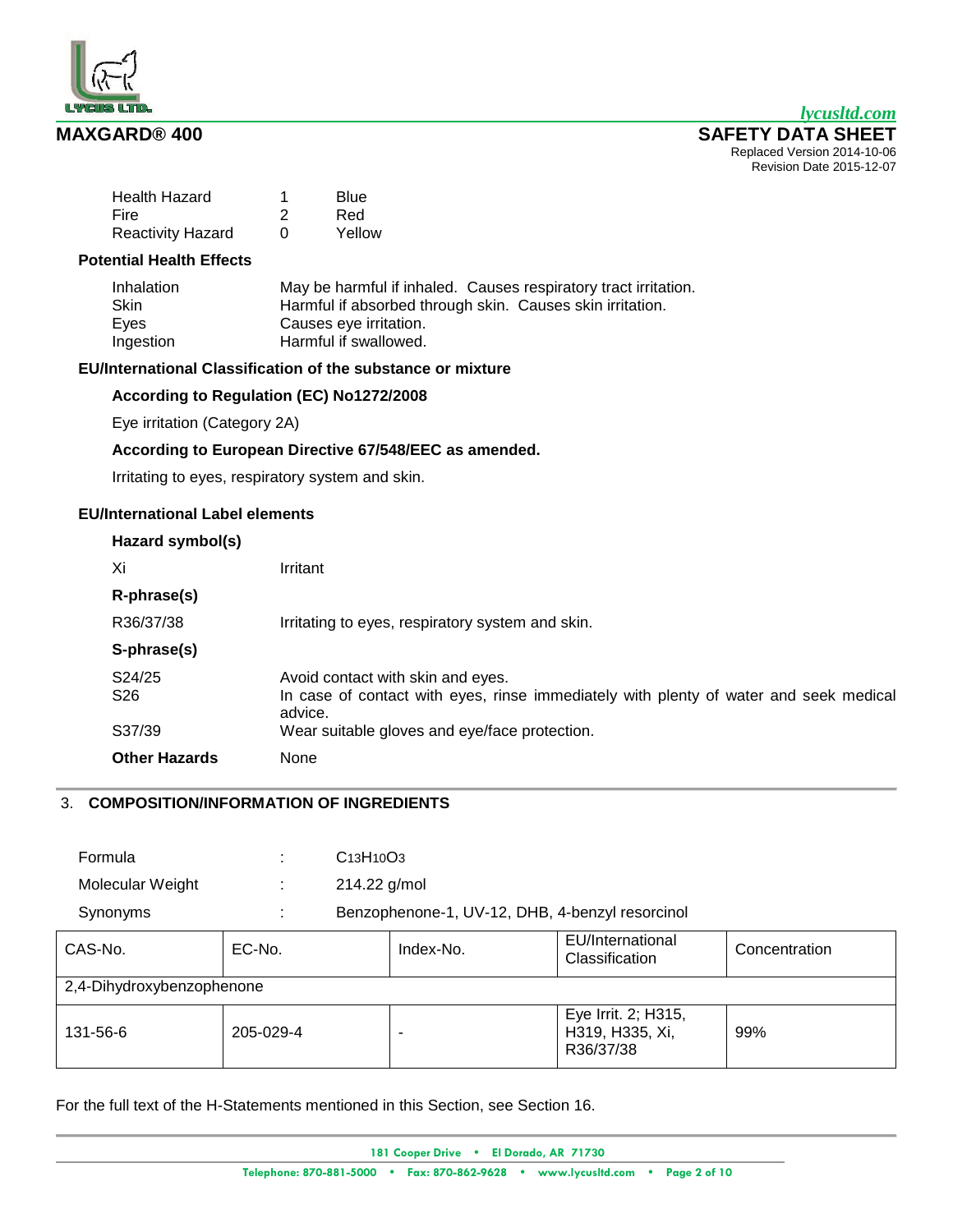

# 4. **FIRST AID MEASURES**

## **General advice**

Move out of dangerous area. Remove contaminated clothing. Consult a physician. Show this safety data sheet to the doctor in attendance.

# **If inhaled**

If breathed in, move person into fresh air. If not breathing, give artificial respiration. Consult a physician.

### **In case of skin contact**

Wash off with soap and plenty of water. Consult a physician.

### **In case of eye contact**

Rinse thoroughly with plenty of water for at least 15 minutes with eyelids held open. Consult a physician.

### **If swallowed**

Never give anything by mouth to an unconscious person. Rinse mouth with water. Consult a physician.

#### **Note to physician**

Treatment: Symptomatic treatment (decontamination, vital functions). No known specific antidote.

# 5. **FIRE-FIGHTING MEASURES**

#### **Suitable extinguishing media**

Use water spray, alcohol-resistant foam or dry chemical. Carbon dioxide is not recommended because it is an asphyxiant.

# **Hazardous combustion products**

Hazardous decomposition products formed under fire conditions. – Carbon oxides

# **Special protective equipment for fire-fighters**

Firefighters should wear self-contained breathing apparatus and turn-out gear.

# 6. **ACCIDENTAL RELEASE MEASURES**

#### **Personal precautions**

Use personal protective equipment. Avoid dust formation. Avoid breathing vapors, mist or gas. Ensure adequate ventilation. Evacuate personnel to safe areas. Avoid breathing dust.

#### **Environmental precautions**

Do not let product enter drains.

# **Methods and materials for containment and cleaning up**

Pick up and arrange disposal without creating dust. Sweep up and shovel. Keep in suitable, closed containers for disposal.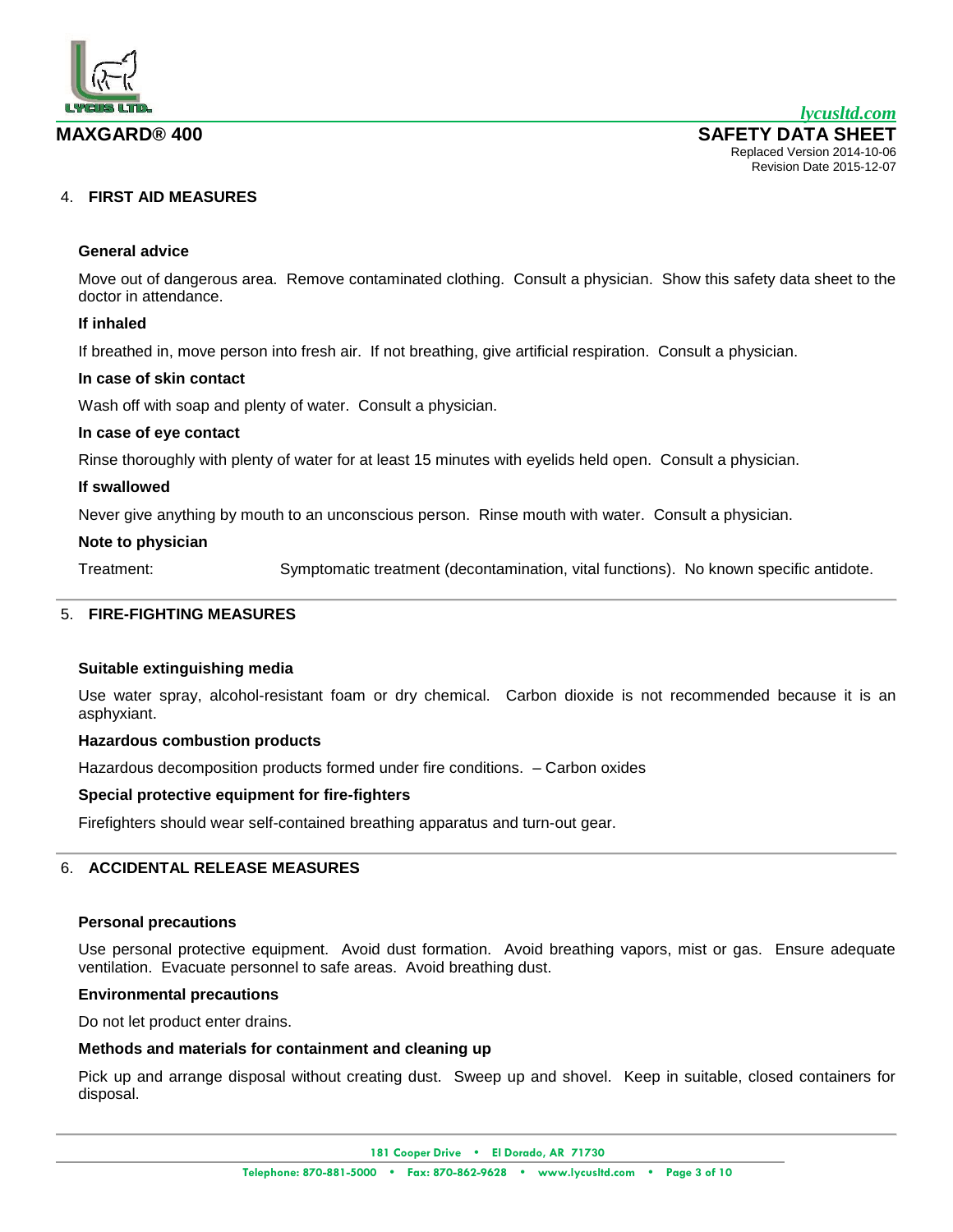

# 7. **HANDLING AND STORAGE**

# **Precautions for safe handling**

Avoid contact with skin and eyes. Avoid formation of dust and aerosols. Provide appropriate exhaust ventilation at places where dust is formed. Normal measures for preventative fire protection.

### **Conditions for safe storage**

Keep container tightly closed in a dry and well-ventilated place.

# 8. **EXPOSURE CONTROLS/PERSONAL PROTECTION**

### **Components with workplace control parameters**

Contains no substances with occupational exposure limit values.

### **Appropriate engineering controls**

Handle in accordance with good industrial hygiene and safety practice. Wash hands before breaks and at the end of the workday.

### **Personal protective equipment**

#### **Respiratory protection**

For nuisance exposures use type P95 (US) or type P1 (EU EN 143) particle respirator. For higher level protection use type OV/AG/P99 (US) or type ABEK-P2 (EU EN 143) respirator cartridges. Use respirators and components tested and approved under appropriate government standards such as NIOSH (US) or CEN (EU). Ensure respirators conform to 29 CFR 1910.134.

# **Hand protection**

Handle with gloves. Gloves must be inspected prior to use. Use proper glove removal technique (without touching glove's outer surface) to avoid skin contact with this product. Dispose of contaminated gloves after use in accordance with applicable laws and good laboratory practices. Wash and dry hands.

The selected protective gloves have to satisfy the specifications of EU Directive 89/686/EEC and the standard EN 374 derived from it.

# **Eye protection**

Eye and face protection conforming to 29 CFR 1910.133 or EN166. Use equipment for eye protection tested and approved under appropriate government standards such as NIOSH (US) or EN 166 (EU).

# **Skin and body protection**

Complete suit protecting against chemicals. Impervious clothing, the type of protective clothing must be selected according to the concentration and amount of dangerous substance at the specific workplace.

# 9. **PHYSICAL AND CHEMICAL PROPERTIES**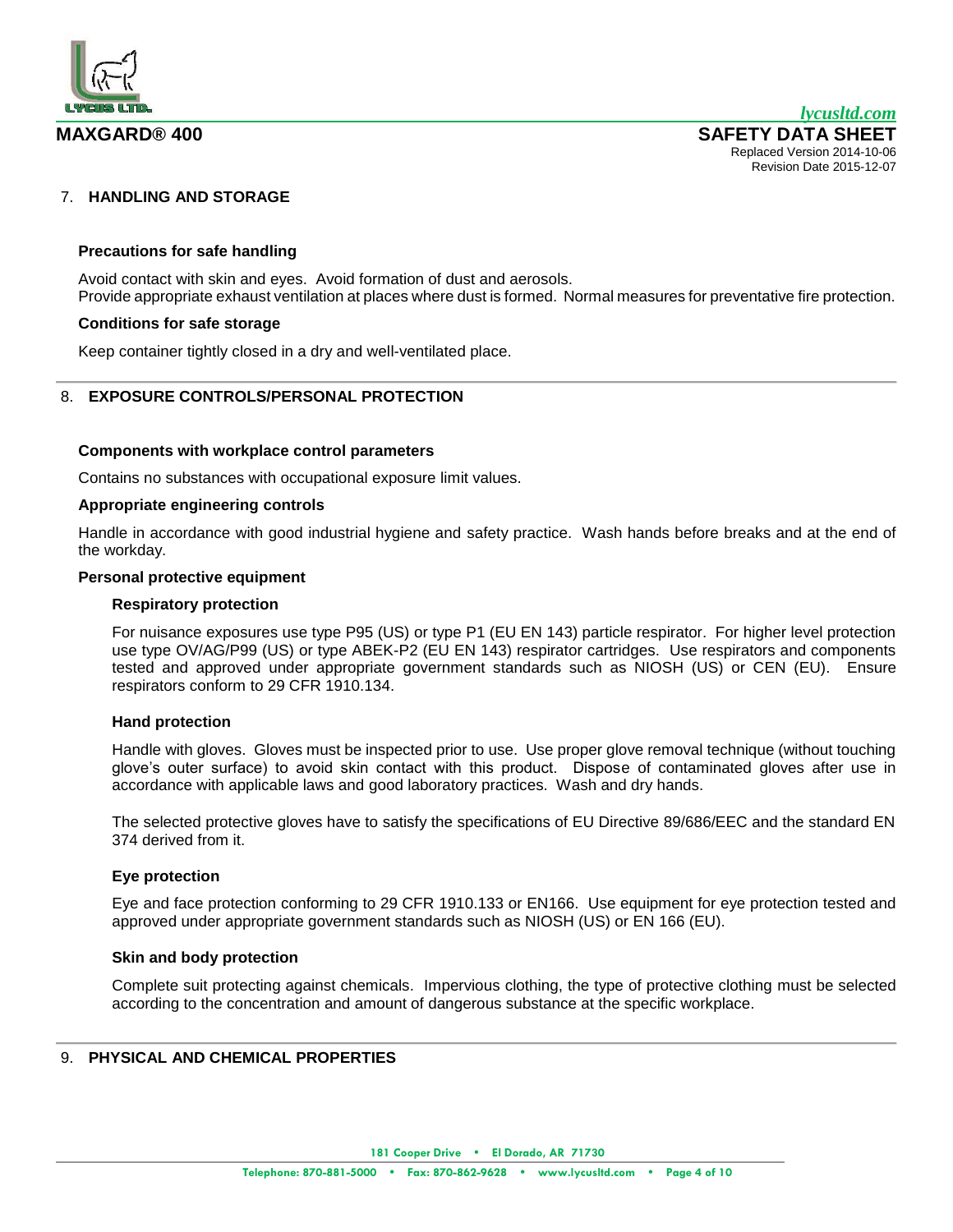

*lycusltd.com* **MAXGARD® 400 SAFETY DATA SHEET** Replaced Version 2014-10-06 Revision Date 2015-12-07

### **Appearance**

| Form  | powder    |
|-------|-----------|
| Color | off-white |

# **Safety data**

| Odor                     | characteristic                        |
|--------------------------|---------------------------------------|
| рH                       | no data available                     |
| Melting point            | $140 - 143$ °C                        |
| Boiling point            | no data available                     |
| Flash point              | no data available                     |
| Ignition temperature     | no data available                     |
| Lower explosion limit    | no data available                     |
| Upper explosion limit    | no data available                     |
| Water solubility         | insoluble                             |
| Solubility (qualitative) | soluble; solvent(s): organic solvents |
| Density                  | 1.27 g/cm3 (25 $^{\circ}$ C)          |

# 10. **STABILITY AND REACTIVITY**

### **Chemical stability**

Stable under recommended storage conditions

#### **Conditions to avoid**

No conditions known that should be avoided

# **Materials to avoid**

Strong oxidizing agents, Strong bases

# **Hazardous decomposition products**

Hazardous decomposition products formed under fire conditions. – Carbon oxides Other decomposition products – no data available

#### **Corrosion to metals**

No corrosive effect on metal

# 11. **TOXICOLOGICAL INFORMATION**

# **Acute toxicity**

| Oral       | LD50/rat: $8,600$ mg/kg - lit.                       |
|------------|------------------------------------------------------|
| Remarks    | Behavioral: Somnolence (general depressed activity). |
|            | Behavioral: Food intake (animal). Diarrhoea.         |
|            | IVN-mus: LD50=85 mg/kg                               |
| Dermal     | no data available                                    |
| Inhalation | no data available                                    |

# **Skin corrosion/irritation**

Skin irritation ho data available

#### **Serious eye damage/eye irritation**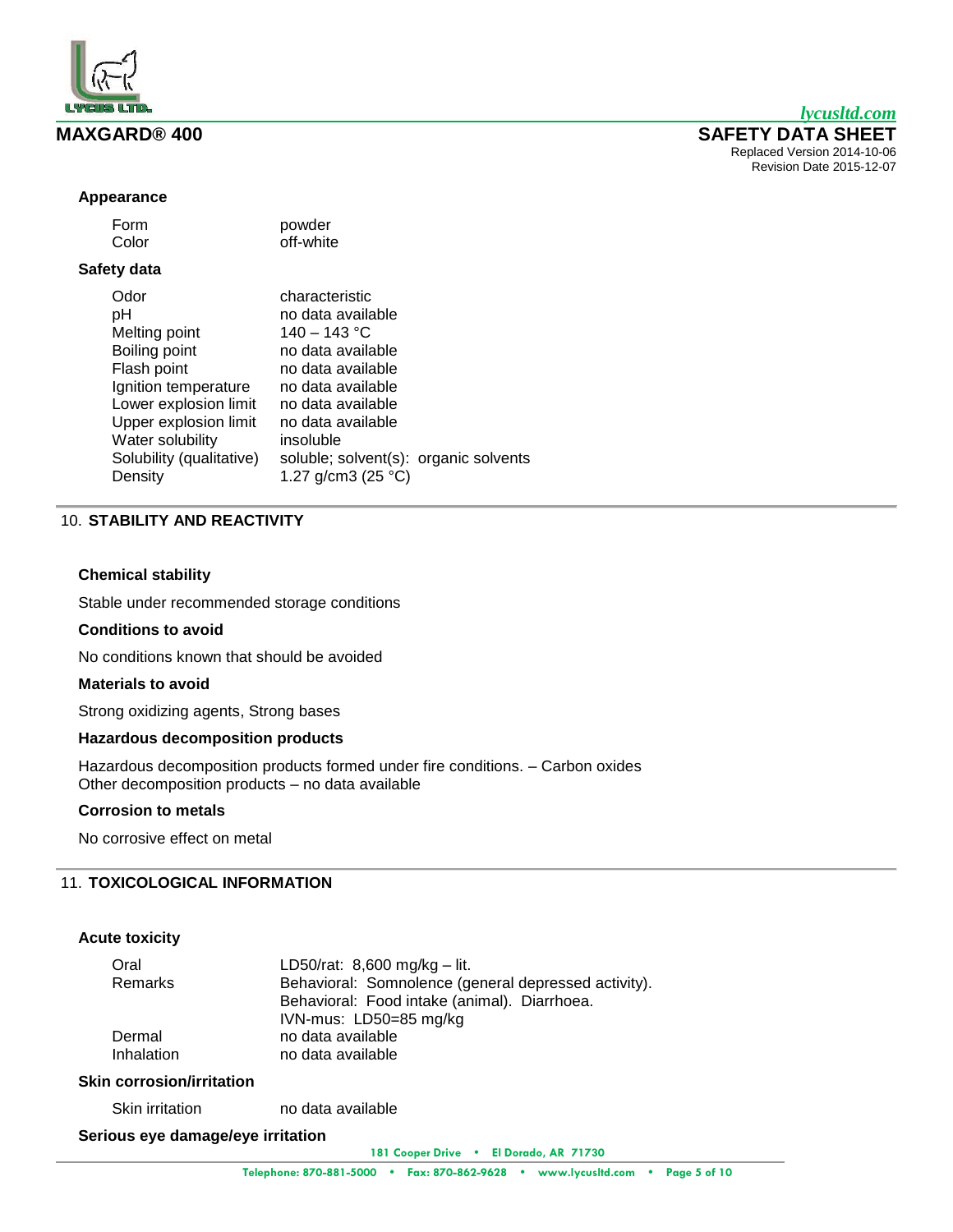

Eye irritation rabbit: moderate eye irritation – 24 h

# **Respiratory or skin sensitization**

No data available

### **Germ cell mutagenicity**

No data available

# **Carcinogenicity**

| IARC  | No component of this product present at levels greater than or equal to 0.1% is identified<br>as possible or confirmed human carcinogen by IARC. |
|-------|--------------------------------------------------------------------------------------------------------------------------------------------------|
| ACGIH | No component of this product present at levels greater than or equal to 0.1% is identified<br>as a carcinogen or potential carcinogen by ACGIH.  |
| NTP   | No component of this product present at levels greater than or equal to 0.1% is identified<br>as a known or anticipated carcinogen by NTP.       |
| OSHA  | No component of this product present at levels greater than or equal to 0.1% is identified<br>as a carcinogen or potential carcinogen by OSHA.   |

# **Reproductive toxicity**

No data available

# **Specific target organ toxicity – single exposure**

No data available

## **Specific target organ toxicity – repeated exposure**

No data available

# **Aspiration hazard**

No data available

# **Potential health effects**

| Inhalation  | May be harmful if inhaled. Causes respiratory tract irritation.  |
|-------------|------------------------------------------------------------------|
| Ingestion   | Harmful if swallowed.                                            |
| <b>Skin</b> | May be harmful if absorbed through skin. Causes skin irritation. |
| Eves        | Causes eve irritation.                                           |

# **Signs and Symptoms of Exposure**

To the best of our knowledge, the chemical, physical, and toxicological properties have not been thoroughly investigated.

# **Additional Information**

RTECS DJ0700000

# 12. **ECOLOGICAL INFORMATION**

# **Eco toxicity**

No data available

# **Persistence and degradability**

No data available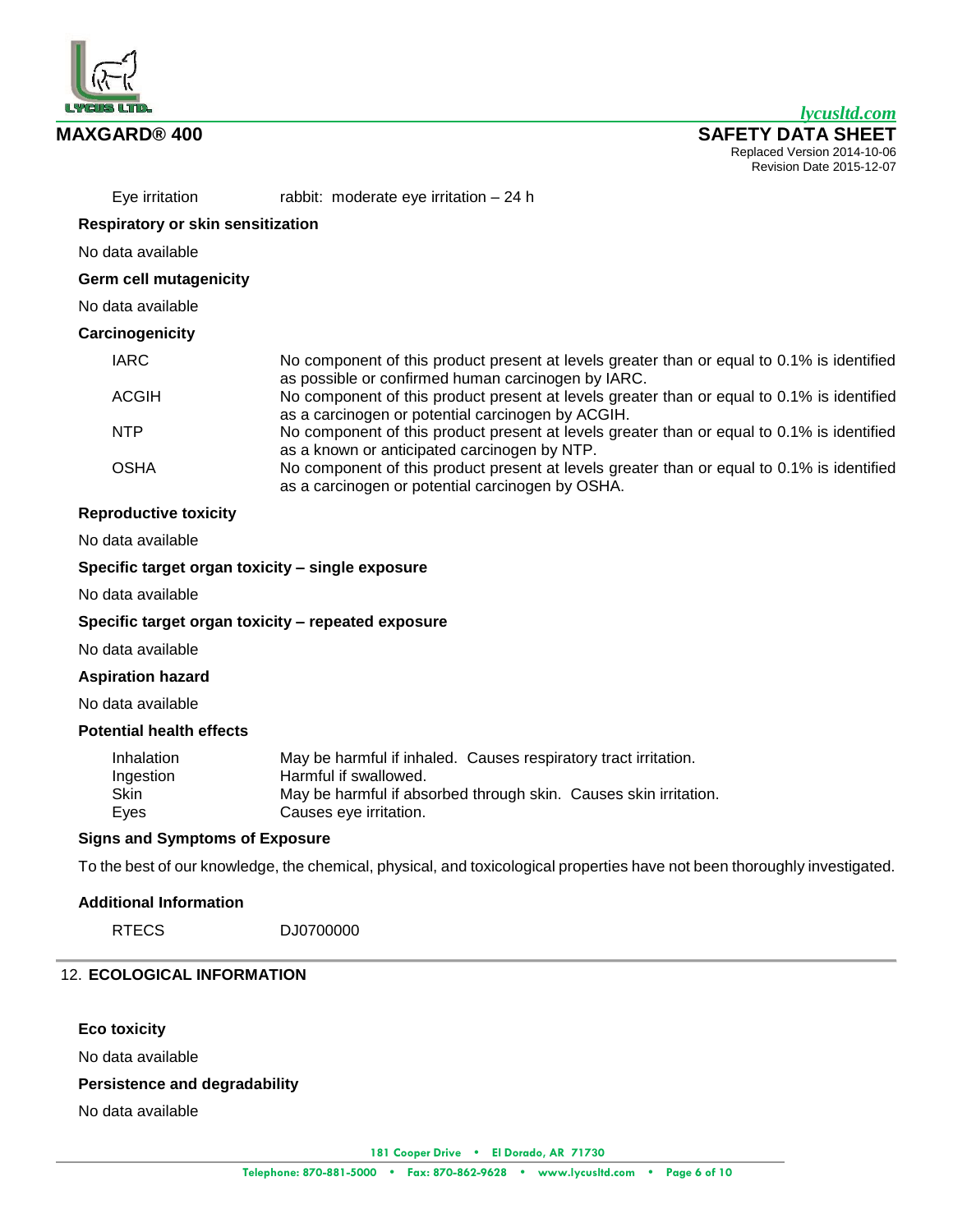*lycusltd.com* **MAXGARD® 400 SAFETY DATA SHEET** Replaced Version 2014-10-06 Revision Date 2015-12-07

**Bio accumulative potential** No data available **Mobility in soil** No data available **PBT and vPvB assessment** No data available **Other adverse effects** No data available

# 13. **DISPOSAL CONSIDERATIONS**

# **Product**

Offer surplus and non-recyclable materials to a licensed disposal company. Contact a licensed professional waste disposal service to dispose of this material. Dissolve or mix the material with a combustible solvent and burn in a chemical incinerator equipped with an afterburner and scrubber.

### **Contaminated packaging**

Dispose of as unused product.

# **RCRA requirements**

None

# 14. **TRANSPORT INFORMATION**

| DOT (US)            |
|---------------------|
| Not dangerous goods |
| IMDG                |
| Not dangerous goods |
| TDG (Canada)        |
| Not dangerous goods |
| ICAO/IATA           |
|                     |

# Not dangerous goods

# **ADR/RID**

Not dangerous goods

# 15. **REGULATORY INFORMATION**

# **OSHA Hazards**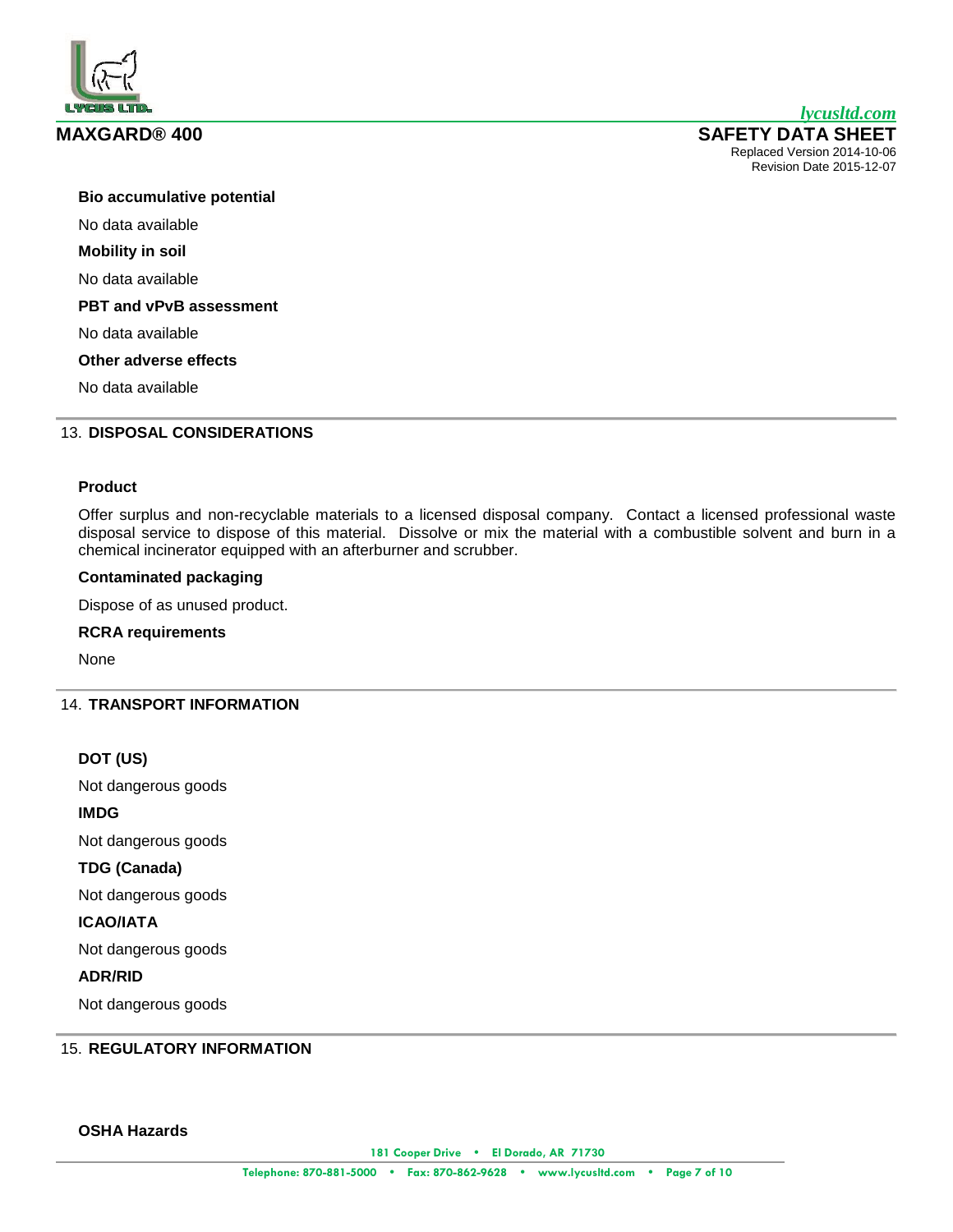

Irritant.

# **TSCA Inventory**

CAS No. 131-56-6 is listed/approved

# **SARA 302 Components**

SARA 302: No chemicals in this material are subject to the requirements of SARA Title III, Section 302.

# **SARA 313 Components**

SARA 313: This material does not contain any chemical components with known CAS numbers that exceed the threshold (De Minimis) reporting levels established by SARA Title III, Section 313.

# **SARA 311/312**

Acute Health Hazard

# **Massachusetts Right to Know Components**

No components are subject to the Massachusetts Right to Know Act.

| <b>Pennsylvania Right to Know Components</b> | CAS No.  | <b>Revision Date</b> |
|----------------------------------------------|----------|----------------------|
| 2,4-Dihydroxybenzophenone                    | 131-56-6 | 2009-07-17           |
| <b>New Jersey Right to Know Components</b>   | CAS No.  | <b>Revision Date</b> |
| 2,4-Dihydroxybenzophenone                    | 131-56-6 | 2009-07-17           |

# **California Prop. 65 Components**

This product does not contain any chemical known to the State of California to cause cancer, birth defects, or any other reproductive harm.

# **DSL Status**

CAS No. 131-56-6 is on the Canadian DSL list

# **WHMIS Classification**

D2B Toxic Material Causing Other Toxic Effects Moderate eye irritant

# **WGK (Water Danger/Protection)**

CAS No. 131-56-6 no data available

# **Regulation (EC) No. 1907/2006**

This safety datasheet complies with the requirements of Regulation (EC) No. 1907/2006.

# 16. **OTHER INFORMATION**

In accordance with good practices of personal cleanliness and hygiene handle with due care and avoid unnecessary contact with this product.

This information is being supplied to you under OSHA "Right to Know / Right to Understand" Regulation 29 CFR 1910.1200 and is offered in good faith as typical values and not as a product specification. The information contained herein is based on the data available to us and is believed to be true and accurate.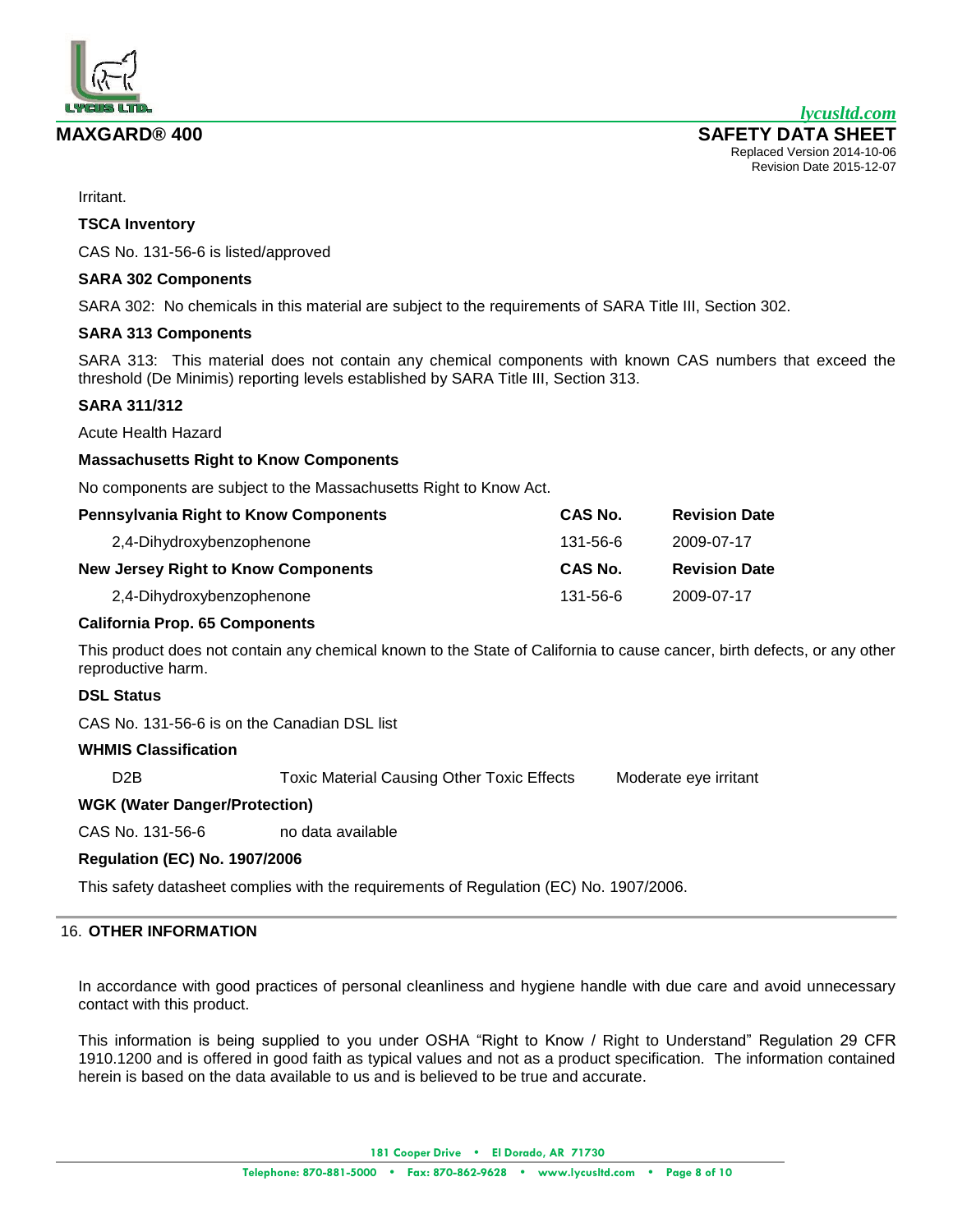

No warranty, expressed or implied, regarding the accuracy of this data, the hazards connected with the use of the material, or the results obtained from the use thereof, is made. Lycus Ltd. assumes no responsibility for damage or injury from the use of the product described herein.

Lycus Ltd. certifies this product:

- Does not contain any ingredient of animal origin.
- Does not contain the beverage alcohol and beverage alcohol has not been used in the manufacturing process.

# **Text of H-code(s) and R-phrase(s) mentioned in Section 3**

| H <sub>3</sub> 15 | Causes skin irritation                          |
|-------------------|-------------------------------------------------|
| H <sub>319</sub>  | Causes serious eye irritation                   |
| H <sub>335</sub>  | May cause respiratory irritation                |
| Eye Irrit. 2.     | Eye irritation                                  |
| Xi                | <b>Irritant</b>                                 |
| R36/37/38         | Irritating to eyes, respiratory system and skin |

## **Sectors of use (SU) Main user groups:**

| SU21 | Consumer uses: Private households (=general public=consumers)                      |
|------|------------------------------------------------------------------------------------|
| SU3  | Industrial uses: Uses of substances as such or in preparations at industrial sites |

# **Sectors of end-use:**

Formulation [mixing] of preparations and/or repackaging

# **Chemical Product Category (PC):**

| PC39 | Cosmetics, personal care products |
|------|-----------------------------------|
| PC28 | Perfumes, fragrances              |

# **Process categories (PROC):**

| PROC3  | Use in closed batch process (synthesis or formulation)                                                                        |
|--------|-------------------------------------------------------------------------------------------------------------------------------|
| PROC5  | Mixing or blending in batch processes for formulation of preparations and articles<br>(multistage and/or significant contact) |
| PROC8b | Transfer of substance or preparation (charging/discharging) from/to vessels/large<br>containers at dedicated facilities)      |
| PROC9  | Transfer of substance or preparation into small containers (dedicated filling line, including<br>weighing)                    |
| PROC15 | Use as a laboratory reagent                                                                                                   |

# **Additional for the factories:**

PROC14 Production of preparations or articles by tableting, compression, extrusion, pelletisation

# **Environmental Release Categories (ERC): (According to Chapter R16: Environmental exposure Estimation, Version 2, May 2010)**

ERC2 Formulation of preparations